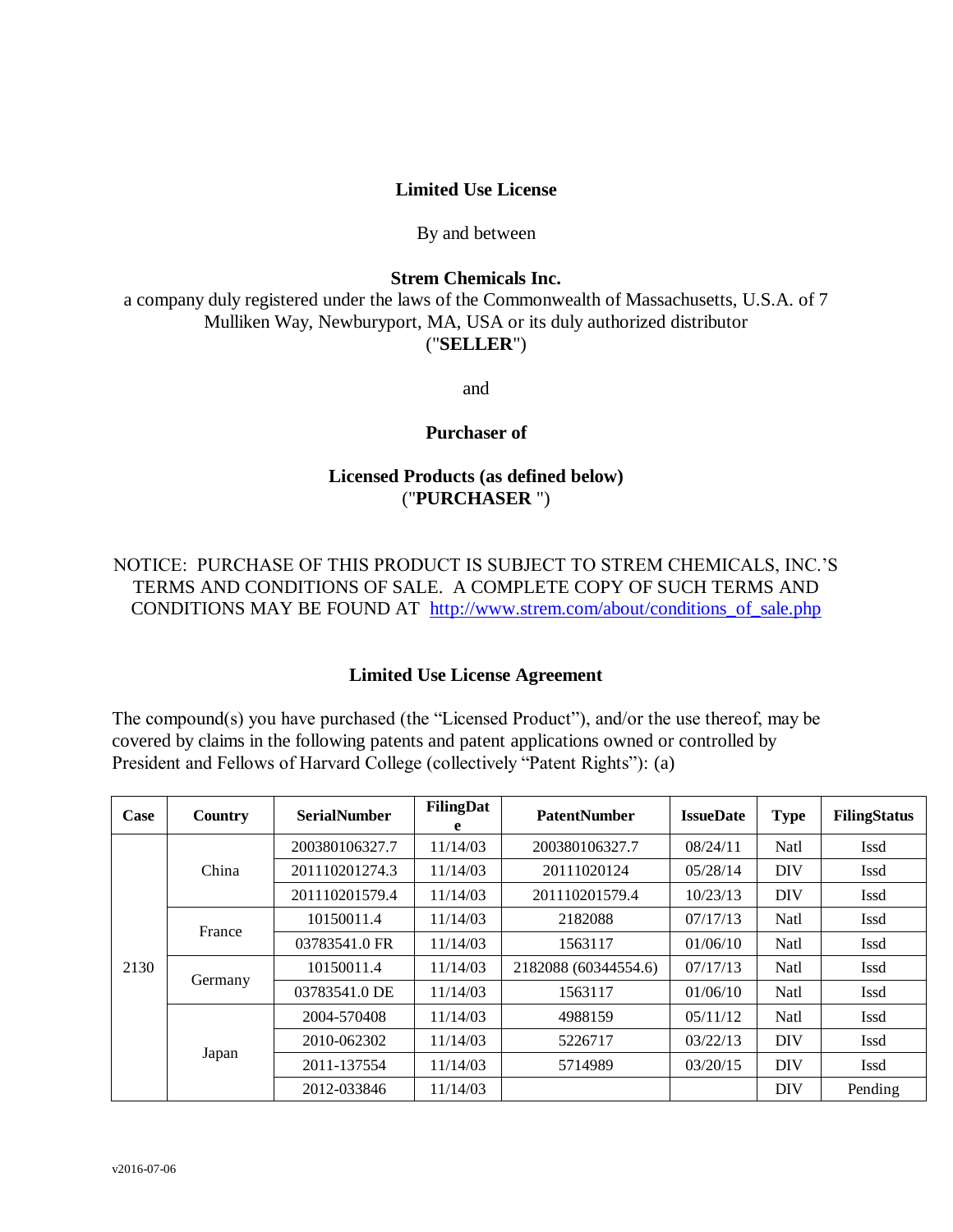|      |             | 2015-080137     | 11/14/03 |                |          | <b>DIV</b> | Pending     |
|------|-------------|-----------------|----------|----------------|----------|------------|-------------|
|      | South Korea | 10-2011-7010727 | 11/14/03 | 1266441        | 05/15/13 | <b>DIV</b> | Issd        |
|      |             | 10-2011-7010728 | 11/14/03 | 1266442        | 05/15/13 | <b>DIV</b> | Issd        |
|      |             | 10-2012-7014939 | 11/14/03 | 1437250        | 08/27/14 | <b>DIV</b> | <b>Issd</b> |
|      |             | 10-2014-7013245 | 11/14/03 | 1530502        | 06/15/15 | <b>DIV</b> | Issd        |
|      |             | 10-2014-7013244 | 11/14/03 |                |          | <b>DIV</b> | Pending     |
|      |             | 10-2015-7014429 | 11/14/03 |                |          | <b>DIV</b> | Pending     |
|      | U.S.        | 10/534,687      | 05/12/05 | 7,557,229      | 07/07/09 | Utility    | Issd        |
|      |             | 12/496,499      | 07/01/09 | 7,737,290      | 06/14/10 | <b>DIV</b> | <b>Issd</b> |
|      |             | 12/535,324      | 08/04/09 | 8,455,672      | 06/04/13 | <b>DIV</b> | <b>Issd</b> |
|      | UK          | 10150011.4      | 11/14/03 | 2182088        | 07/17/13 | Natl       | Issd        |
|      |             | 03783541.0 GB   | 11/14/03 | 1563117        | 01/06/10 | Natl       | <b>Issd</b> |
| 2749 | China       | 200780029810.8  | 06/26/07 | 200780029810.8 | 12/19/12 | Natl       | <b>Issd</b> |
|      | France      | 07796442.7 FR   | 06/26/07 | 2032529        | 10/17/12 | Natl       | Issd        |
|      | Germany     | 07796442.7 DE   | 06/26/07 | 2032529        | 10/17/12 | Natl       | Issd        |
|      | Japan       | 2009-518210     | 06/26/07 | 5555872        | 06/13/14 | Natl       | Issd        |
|      | South Korea | 2009-7001242    | 06/26/07 | 1467587        | 11/25/14 | Natl       | Issd        |
|      | Taiwan      | 96123199        | 06/27/07 | I401259        | 07/11/13 | Natl       | <b>Issd</b> |
|      | U.S.        | 11/581,987      | 10/17/06 | 7,638,645      | 12/29/09 | Utility    | <b>Issd</b> |
|      | UK          | 07796442.7 GB   | 06/26/07 | 2032529        | 10/17/12 | Natl       | Issd        |
| 4580 | U.S.        | 10/643,090      | 08/19/03 | 7,396,949      | 07/08/08 | Utility    | Issd        |

(b) any patent or patent application that claims priority to and is a divisional, continuation, reissue, renewal, reexamination, substitution or extension of the patent application(s) identified in (a) above; (c) any patents issuing on any of the patent applications identified in (a) or (b), including any reissues, renewals, reexaminations, substitutions or extensions thereof; (d) any claim of a continuation-in-part application or patent (including any reissues, renewals, reexaminations, substitutions or extensions thereof) that is entitled to the priority date of, and is directed specifically to subject matter specifically described in, at least one of the patents or patent applications identified in (a), (b) or (c); and (e) any foreign counterpart (including PCTs) of any of the patents or patent applications identified in (a), (b) or (c) or of the claims identified in (d)

# **Definitions.**

Whenever used in this License with an initial capital letter, the terms defined below, whether used in the singular or the plural, shall have the meanings specified below.

**1.2. "Licensed Process"** shall mean any process, the practice of which falls within the scope of a Valid Claim.

**1.3. "Licensed Product"** means any composition of matter, the manufacture, use, sale or importation of which falls within the scope of a Valid Claim.